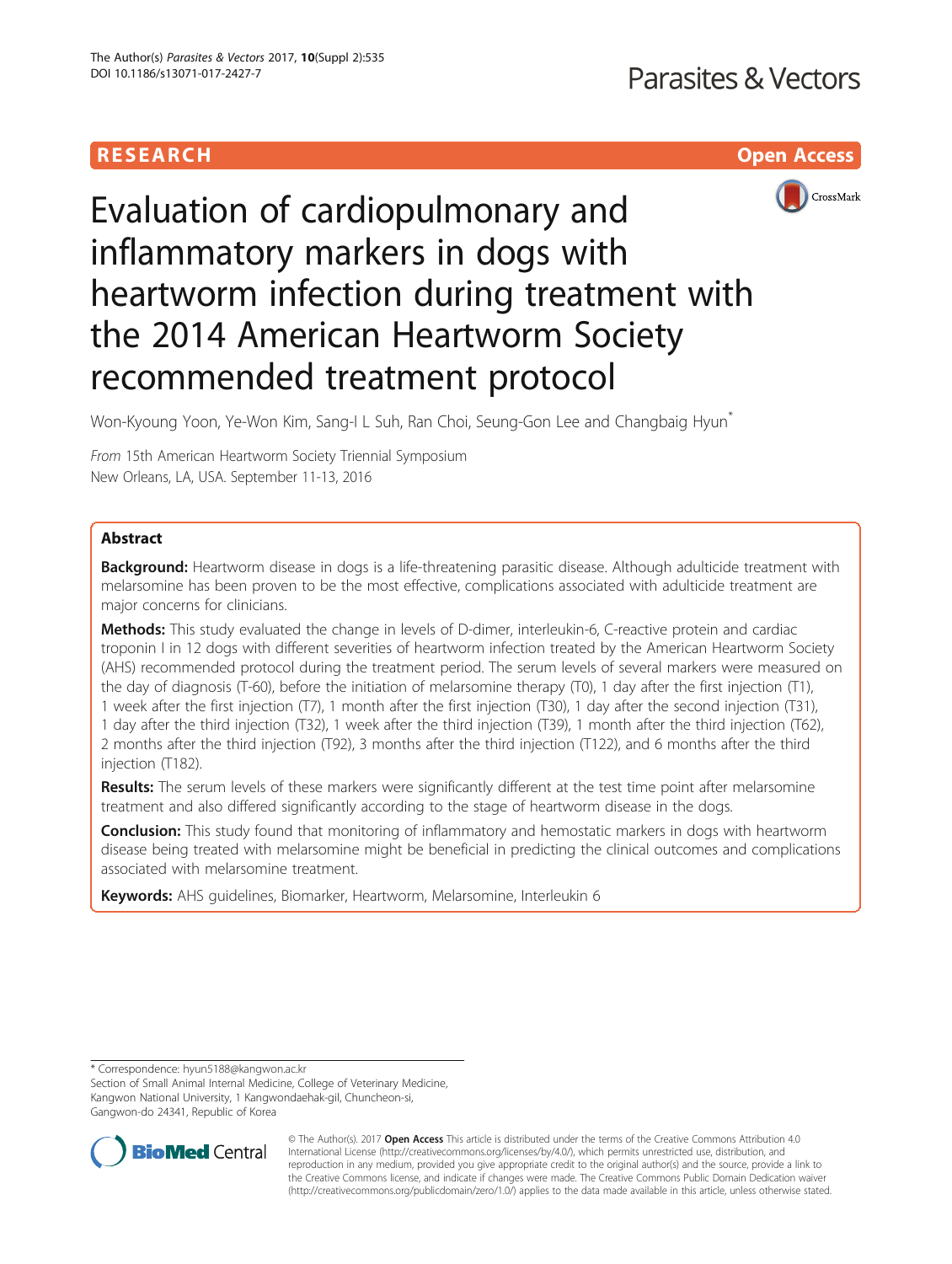# Background

Heartworm disease (HWD) in dogs is a life-threatening parasitic disease caused by Dirofilaria immitis and is characterized by right-sided congestive heart failure, allergic pneumonia and thromboembolism [\[1](#page-6-0)]. Although several therapeutic modalities have been proposed [[2](#page-6-0)–[7\]](#page-7-0), the 2014 American Heartworm Society (AHS) guidelines constitute the most popular and proven therapeutic protocol for dogs with HWD. This protocol includes three doses of melarsomine dihydrochloride along with a preventive dose of macrocyclic lactone and 4 weeks of doxycycline premedication [\[7](#page-7-0)]. Clinical outcomes and complications from this therapy differ by worm burden, host immune reaction to the clearance of dead worms, duration of infection and ability to restrict exercise. Therefore, monitoring myocardial damage, thromboembolism and inflammatory processes during the therapeutic period may play a key role in the prognosis and success of adulticide treatment.

A biomarker is a biological indicator reflecting local and systemic disease processes and/or response to a specific treatment [[8\]](#page-7-0). Several types of biomarkers have been developed and widely used for screening and monitoring disease processes in human and veterinary fields [[9](#page-7-0)–[11](#page-7-0)]. Pathological processes in dogs with HWD during adulticide therapy may include myocardial injury and pulmonary thromboembolic and proinflammatory processes. Therefore, monitoring these processes using relevant biomarkers can be beneficial in increasing the therapeutic success and reducing the risk of complications.

Cardiac troponin I (cTnI) is a cardiac biomarker reflecting myocardial injury and has been proven to detect myocardial damage from cancer chemotherapy or certain heart diseases, including HWD [\[12](#page-7-0), [13](#page-7-0)]. D-dimer is a marker for detecting thromboembolic processes and has been found to be sensitive in detecting dogs with high risks of thromboembolism, including immunemedicated hemolytic anemia, disseminated intravascular coagulation and HWD [[14](#page-7-0)–[17](#page-7-0)].

C-reactive protein (CRP) is an acute phase protein reflecting the inflammatory processes in response to infection or trauma and has been well correlated with the severity of inflammatory and degenerative diseases in dogs [[18\]](#page-7-0). Interleukin-6 (IL-6) is also an acute phase protein involved in inflammatory processes, including septicemia and the inflammatory response syndrome (SIRS) [[19\]](#page-7-0), but has never been studied in dogs with HWD. The objective of this study was to evaluate the change in cardiopulmonary and inflammatory biomarkers (ie, cTnI, D-dimer, CRP and IL-6) during adulticide therapy in dogs with different severities of HWD.

## **Methods**

# Study population

Twelve dogs infected with heartworms were enrolled in this study. All dogs were brought from a private animal shelter. Consent was obtained from the owner of the private animal shelter for the participation of the dogs in this study. Heartworm infection in this study population was diagnosed using a commercial ELISA test kit (SNAP® 4Dx® Plus Test, IDEXX Laboratories, USA), as instructed by the manufacturer's manual. The presence of microfilariae was further evaluated by a modified Knott's test. Dogs were divided into three groups ( $n = 4$ ) per group) based on the severity of the disease described in the 2014 AHS guidelines. As adulticide therapy is not recommended for dogs with Class IV (caval syndrome), they were not included in this study. The severity of HWD in each dog was confirmed by physical, radiographic and echocardiographic examinations. In brief, dogs included in class I have no clinical signs and are without abnormal findings in physical, radiographic or echocardiographic examinations, whereas in class II, mild clinical signs (ie, occasional cough with or without exercise intolerance) are present with abnormal findings in radiographic (ie, mild pulmonary infiltration and pulmonary arterial dilation) and echocardiographic examinations (ie, dilation of the main pulmonary artery without interventricular septal flattening).

In class III, dogs have persistent and severe clinical signs (ie, persistent coughing, severe exercise intolerance, weight loss, cachexia and signs related to rightsided congestive heart failure) on radiographic (ie, marked pulmonary infiltration with pulmonary arterial dilation and right ventricular enlargement) and echocardiographic examinations (ie, dilation of the main pulmonary artery, tricuspid regurgitation [>2.8 m/s of peak velocity] along with pulmonary hypertension [>2.2 m/s of peak velocity]). The therapeutic protocol in this study strictly followed the 2014 AHS guidelines, except with regard to steroid therapy. Medication and sampling time points are illustrated in Fig. [1](#page-2-0).

## Laboratory evaluations

Blood samples were drawn from the cephalic vein of each animal for measurement of the concentrations of the biomarkers and were immediately centrifuged at 4000×g for 10 min. Three aliquots of plasma were immediately stored either at −80 °C in a freezer until testing (IL-6) or in dry ice until transportation to the reference laboratory (cTnI, Ddimer and CRP). The cTnI, D-dimer and CRP values in this study population were determined by reference laboratories (cTnI by IDEXX Laboratories, Sungnam, Korea; D-dimer and CRP by Neodin Vetlab, Seoul, Korea). Reference intervals of cTnI, D-dimer, CRP and IL-6 for healthy dogs were established as  $0-0.08$  ng/mL,  $0-0.25$  µg/mL,  $0-17$  mg/mL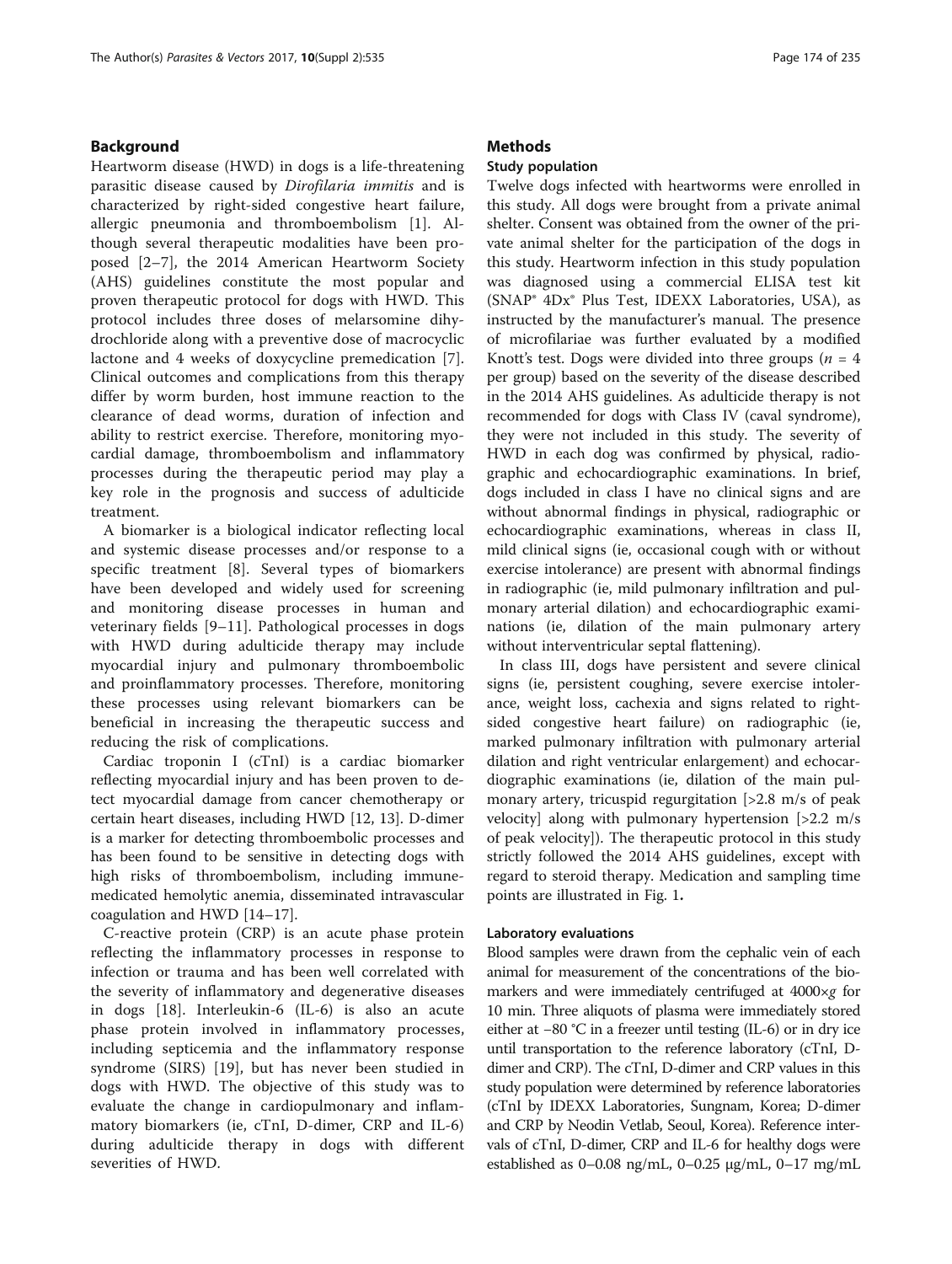<span id="page-2-0"></span>

and 2–54 pg/mL, respectively, according to the reference laboratories. Canine IL-6 enzyme-linked immunosorbent assay (ELISA) was purchased and used within a week of receiving the kits (USNNK, Houston, Texas 77,084, USA).

The interassay and intraassay coefficients of variation for the assay were 5.6% and 7.9%, respectively, with the lowest and highest limits of detection being 5.0 and 250 pg/mL, respectively. The serum levels of each marker were measured on the day of diagnosis (T-60), before the initiation of melarsomine therapy (T0), one day after the first injection (T1), one week after the first injection (T7), one month after the first injection (T30), one day after the second injection (T31), one day after the third injection (T32), one week after the third injection (T39), one month after the third injection (T62), two months after the third injection (T92), three months after the third injection (T122), and six months after the third injection (T182; Fig. 1).

## Statistical analyses

Statistical analyses were performed using statistical software (MedCalc 12.1.3.0 for Windows, Belgium) throughout this study. Descriptive statistics were generated, and normality testing with the Kolmogorov–Smirnov test for all continuous variables was performed. Data are reported as median and range unless otherwise stated. Differences in continuous data among different HWD class groups were determined by Kruskal–Wallis tests. Medians of each biomarker at baseline (T-60) were compared to each time point after the initiation of the therapy using Mann–Whitney U tests. A value of  $P < 0.05$ was considered statistically significant.

# Results

The ages of the dogs enrolled in this study could not be determined, although all dogs were mature. The body weights of the dogs in class I, II and III groups were  $6.8 \pm 1.3$  kg (one male and three females),  $8.1 \pm 3.0$  kg (two males and two females), and  $7.7 \pm 4.2$  kg (two males and two females), respectively. All dogs survived, and no dogs tested positive for the HWD antigen and microfilaria tests at the end of the study (T182). There was significant difference in all biomarker levels among the study groups at the first presentation ( $P < 0.05$ ; Table [1](#page-3-0) and Fig. [2](#page-4-0)). Most biomarker levels were significantly altered from the baseline (T-60) during the therapeutic period (see Table [1](#page-3-0) and Fig. [2](#page-4-0)).

The cTnI levels at the first presentation (T-60) were significantly higher in dogs with severer clinical signs  $(P < 0.05$ ; see Table [1](#page-3-0) and Fig. [2](#page-4-0)). A pathological level of cTnI was found in 25% in class I and 100% in class II and III groups, although no dog in any group had a pathological level of cTnI at the end of the study (T182). The cTnI levels in all of the classes of dogs decreased significantly after initiation of the therapy ( $P < 0.05$ ; see Table [1](#page-3-0) and Fig. [2\)](#page-4-0). The cTnI levels did not change significantly after melarsomine injection (T1, T31, and T32; see Table [1](#page-3-0) and Fig. [2](#page-4-0)).

The D-dimer levels at the first presentation (T-60) were significantly higher in dogs with severer clinical signs ( $P < 0.05$ ; see Table [1](#page-3-0) and Fig. [2\)](#page-4-0). Pathological level of D-dimer was found in 100% of class III dogs only. However, no dog in any group had higher than the reference interval of D-dimer level at the end of the study (T182). The D-dimer levels in all classes of the dogs decreased significantly after initiation of the therapy  $(P < 0.05$ ; see Table [1](#page-3-0) and Fig. [2](#page-4-0)). The D-dimer levels did not change significantly after melarsomine injection (T1, T31, and T32; see Table [1](#page-3-0) and Fig. [2\)](#page-4-0).

The CRP levels at T-60 were significantly higher in dogs with severer clinical signs ( $P < 0.05$ ; see Table [1](#page-3-0) and Fig. [2\)](#page-4-0). Pathological level of CRP at T-60 was found in 50% in class II and 100% in class III groups. The CRP levels were persistently higher during the therapeutic period. In class II and class III, 25% and 100% of dogs, respectively, had pathological levels of CRP at T182. Although the CRP levels in all classes of dogs decreased significantly after initiation of the therapy ( $P < 0.05$ ; see Table [1](#page-3-0) and Fig. [2\)](#page-4-0), CRP levels increased steeply after melarsomine injection (see data on T7, T30, T31, T32 and T39; see Table [1](#page-3-0) and Fig. [2](#page-4-0)).

The IL-6 levels at T-60 were significantly higher in dogs with severer clinical signs ( $P < 0.05$ ; see Table [1](#page-3-0) and Fig. [2](#page-4-0)). Pathological level of IL-6 at T-60 was found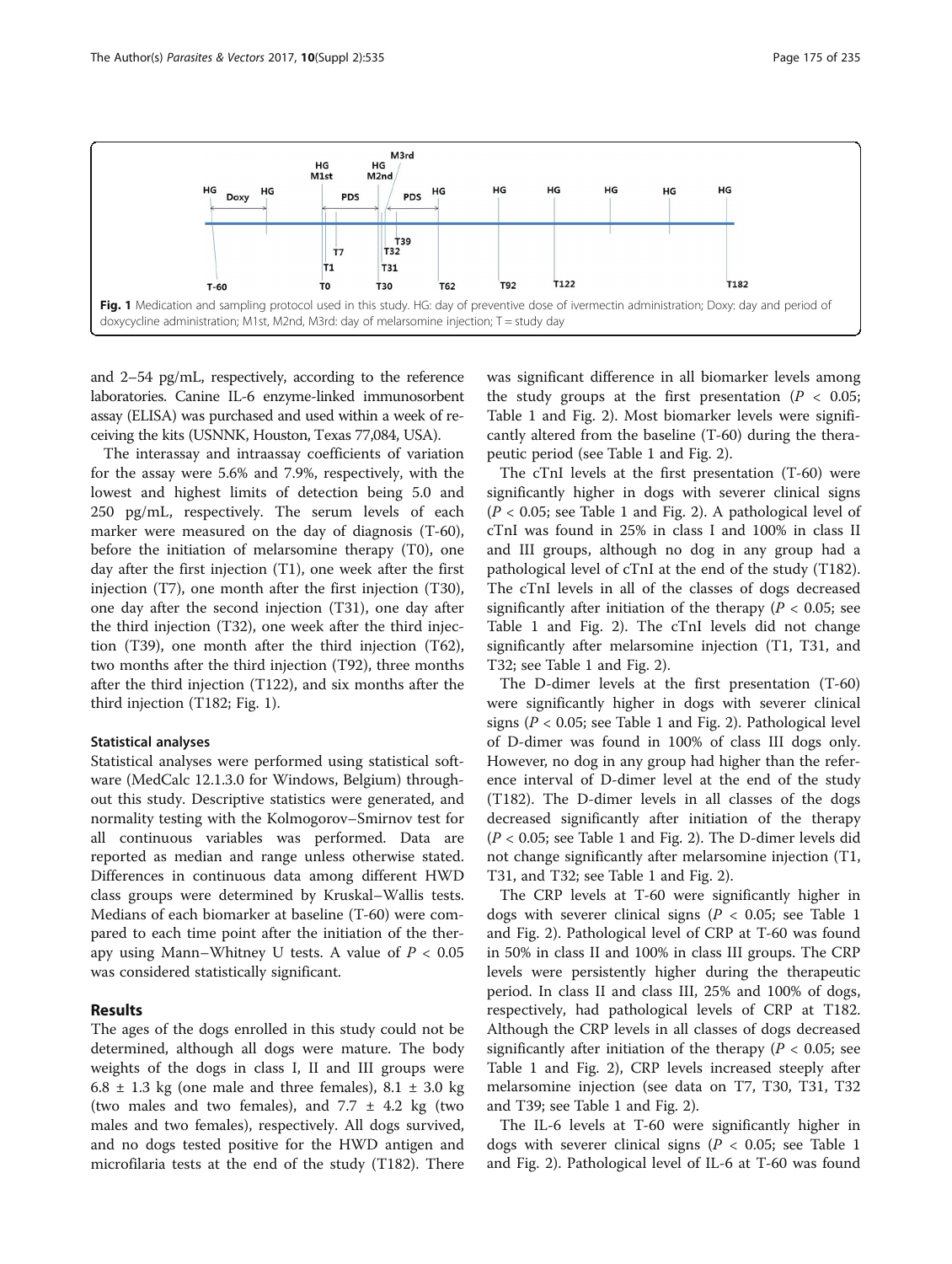<span id="page-3-0"></span>

| Table 1 Concentrations of serum biomarkers evaluated throughout the adulticide therapy in heartworm-infected dogs treated |  |
|---------------------------------------------------------------------------------------------------------------------------|--|
| according to 2014 AHS quidelines. See Fig. 1 for time point $(T)$ indicated in this table                                 |  |

| Markers |              | $T-60$       | T <sub>0</sub>     | T1             | T7                 | <b>T30</b>        | <b>T31</b>         | T32                | T39                | T62                | T92                | T122               | T182               |
|---------|--------------|--------------|--------------------|----------------|--------------------|-------------------|--------------------|--------------------|--------------------|--------------------|--------------------|--------------------|--------------------|
| cTnl    | I (median)   | .06          | .07                | .07            | .04                | $.03*$            | .03#               | $.02^{\#}$         | $.02^{\#}$         | $.01$ <sup>#</sup> | $.02$ <sup>#</sup> | $.01$ <sup>#</sup> | $.01$ <sup>#</sup> |
|         | Min          | .05          | .03                | .04            | .03                | .02               | .01                | .01                | .01                | .01                | .01                | .01                | .01                |
|         | Max          | .12          | .09                | .12            | .06                | .04               | .05                | .05                | .02                | .02                | .03                | .03                | .04                |
|         | II (median)  | $.19^{*}$    | $.17*$             | $.16*$         | $.08^{*,#}$        | $.05^{\rm #}$     | $.05^{#}$          | $.06^{*,#}$        | $.03*$             | $.02^{\#}$         | .01#               | .03#               | $.02^{\rm \#}$     |
|         | Min          | .09          | .07                | .07            | .03                | .01               | .03                | .04                | .01                | .01                | .01                | .01                | .01                |
|         | Max          | .31          | .21                | .27            | .13                | .11               | .13                | .11                | .11                | .05                | .02                | .03                | .03                |
|         | III (median) | $.28^{n}$    | $.26*$             | $.24***$       | $.14***$           | $.07^{*,#}$       | $.07**$            | $.06^{*}$ #        | .03#               | $.01$ <sup>#</sup> | .03#               | $.02$ <sup>#</sup> | $.01$ <sup>#</sup> |
|         | Min          | .09          | .09                | 1.0            | .03                | .05               | .05                | .05                | .01                | .01                | .01                | .00                | .01                |
|         | Max          | .59          | .31                | .33            | .21                | .09               | .09                | .09                | .04                | .03                | .04                | .04                | .03                |
| D-dimer | I (median)   | .05          | .00                | .10            | .03                | .00               | $.09$ <sup>#</sup> | .13#               | .00                | .00                | .00                | .00                | .00                |
|         | Min          | .00          | .00                | .05            | .00                | .00               | .00                | .00                | .00                | .00                | .00                | .00                | .00                |
|         | Max          | .10          | .05                | .11            | .10                | .10               | .21                | .22                | .05                | .05                | .05                | .00                | .00                |
|         | II (median)  | $.19^{*}$    | $.14$ <sup>*</sup> | $.05^{#}$      | $.14$ <sup>*</sup> | $.08^{\rm \#}$    | .16                | .00                | .11 <sup>2</sup>   | $.00^{#}$          | $.00^{#}$          | $.00^{#}$          | $.00^{#}$          |
|         | Min          | .05          | .09                | .00            | .12                | .00               | .15                | .00                | .00                | .00                | .00                | .00                | .00                |
|         | Max          | .21          | .16                | .09            | .17                | .32               | .24                | .58                | .19                | .00                | .09                | .00                | .00                |
|         | III (median) | .44          | $.38^*$            | $.23*$         | $.08^{*}$ #        | $.00^{#}$         | $.14$ <sup>#</sup> | $.15$ <sup>#</sup> | $.17$ <sup>#</sup> | $.00^{#}$          | $.21$ <sup>#</sup> | $.06$ #            | $.03*$             |
|         | Min          | .35          | .12                | .00            | .00                | .00               | .00                | .07                | .05                | .00                | .00                | .00                | .00                |
|         | Max          | 1.25         | 1.14               | 1.40           | .30                | .17               | .18                | .58                | .38                | .00                | .27                | .13                | .14                |
| CRP     | I (median)   | 4            | $\mathbf{1}$       | 3              | $31$ <sup>#</sup>  | $\overline{7}$    | $28^{\text{*}}$    | $\overline{7}$     | 30 <sup>#</sup>    | $\overline{2}$     | $\overline{2}$     | $\mathbf{1}$       | $\mathbf{1}$       |
|         | Min          | $\mathbf{1}$ | $\mathbf 0$        | $\overline{2}$ | 21                 | $\mathbf 0$       | 17                 | $\overline{2}$     | 19                 | $\circ$            | $\circ$            | 0                  | 0                  |
|         | Max          | 10           | 7                  | 11             | 41                 | 11                | 35                 | 17                 | 41                 | 3                  | $\overline{7}$     | 5                  | 3                  |
|         | II (median)  | $17*$        | $\mathbf{1}$       | 5              | 23                 | 7                 | 22                 | 3                  | 32                 | 3                  | $0^{\#}$           | $1^{\#}$           | $1^{\#}$           |
|         | Min          | 10           | $\mathbf 0$        | $\mathbf{1}$   | $\overline{2}$     | 3                 | 6                  | 0                  | 12                 | 0                  | 0                  | 0                  | 0                  |
|         | Max          | 32           | 10                 | 11             | 45                 | 19                | 39                 | 11                 | 50                 | 28                 | 10                 | 5                  | $\overline{2}$     |
|         | III (median) | $62^*$       | $39*$              | $46^*$         | $78^{*}$           | $36^{*}$ #        | 45                 | $56^*$             | $87^{*}$           | $30^{*}$ #         | $18^{*}$           | $16^{*}$           | $12^{*#}$          |
|         | Min          | 33           | 35                 | 18             | 54                 | 24                | 23                 | 34                 | 40                 | 14                 | 0                  | 0                  | $\overline{2}$     |
|         | Max          | 101          | 75                 | 87             | 121                | 56                | 72                 | 100                | 123                | 58                 | 45                 | 31                 | 21                 |
| $IL-6$  | I (median)   | 28           | 17                 | 28             | 39                 | 17                | 46                 | 44                 | 45                 | 18                 | 25                 | 19                 | 12                 |
|         | Min          | 9            | 12                 | 11             | 23                 | 5                 | 5                  | 29                 | 17                 | 9                  | 15                 | 5                  | 8                  |
|         | Max          | 35           | 21                 | 44             | 72                 | 37                | 63                 | 49                 | 54                 | 23                 | 33                 | 34                 | 31                 |
|         | II (median)  | $65^*$       | $48^*$             | $57^*$         | $111^{*#}$         | $61$ <sup>*</sup> | $64$ <sup>*</sup>  | $72^*$             | 69*                | $47^{*}$           | 35#                | $35^{\#}$          | $23^{\#}$          |
|         | Min          | 51           | 26                 | 21             | 49                 | 32                | 39                 | 26                 | 45                 | 19                 | 32                 | 21                 | 14                 |
|         | Max          | 94           | 67                 | 123            | 250                | 86                | 83                 | 102                | 102                | 54                 | 62                 | 45                 | 27                 |
|         | III (median) | $93*$        | $41^{*}$           | $41^{*}$       | $192*$             | $110^*$           | $90^*$             | $139**$            | $170^{*}$          | $57^{*}$           | $33^{\rm #}$       | $26\#$             | 20 <sup>#</sup>    |
|         | Min          | 78           | 19                 | 30             | 128                | 56                | 67                 | 65                 | 57                 | 42                 | 12                 | 10                 | 17                 |
|         | Max          | 135          | 57                 | 90             | 250                | 250               | 250                | 250                | 250                | 98                 | 56                 | 66                 | 31                 |

Abbreviations: cTnI cardiac troponin I, CRP C-reactive protein, IL-6 interleukin 6

 $*P < 0.05$  class I to class II and III

 $^{*}P$  < 0.05 baseline value (T-60) to each time point

in 50% of class II and 100% of class III groups. The IL-6 levels were persistently higher during the therapeutic period, although only 50% of the class III dogs had pathological levels of IL-6 at T182. Although the IL-6 levels in all classes of dogs decreased significantly after initiation of the therapy ( $P < 0.05$ ; see Table 1 and Fig. [2](#page-4-0)),

IL-6 levels increased steeply after melarsomine injection (see data on T7, T30, T31, T32 and T39; see Table 1).

# Discussion

Although several therapeutic protocols have been proposed [[2](#page-6-0)–[7\]](#page-7-0), adverse reactions related to adulticide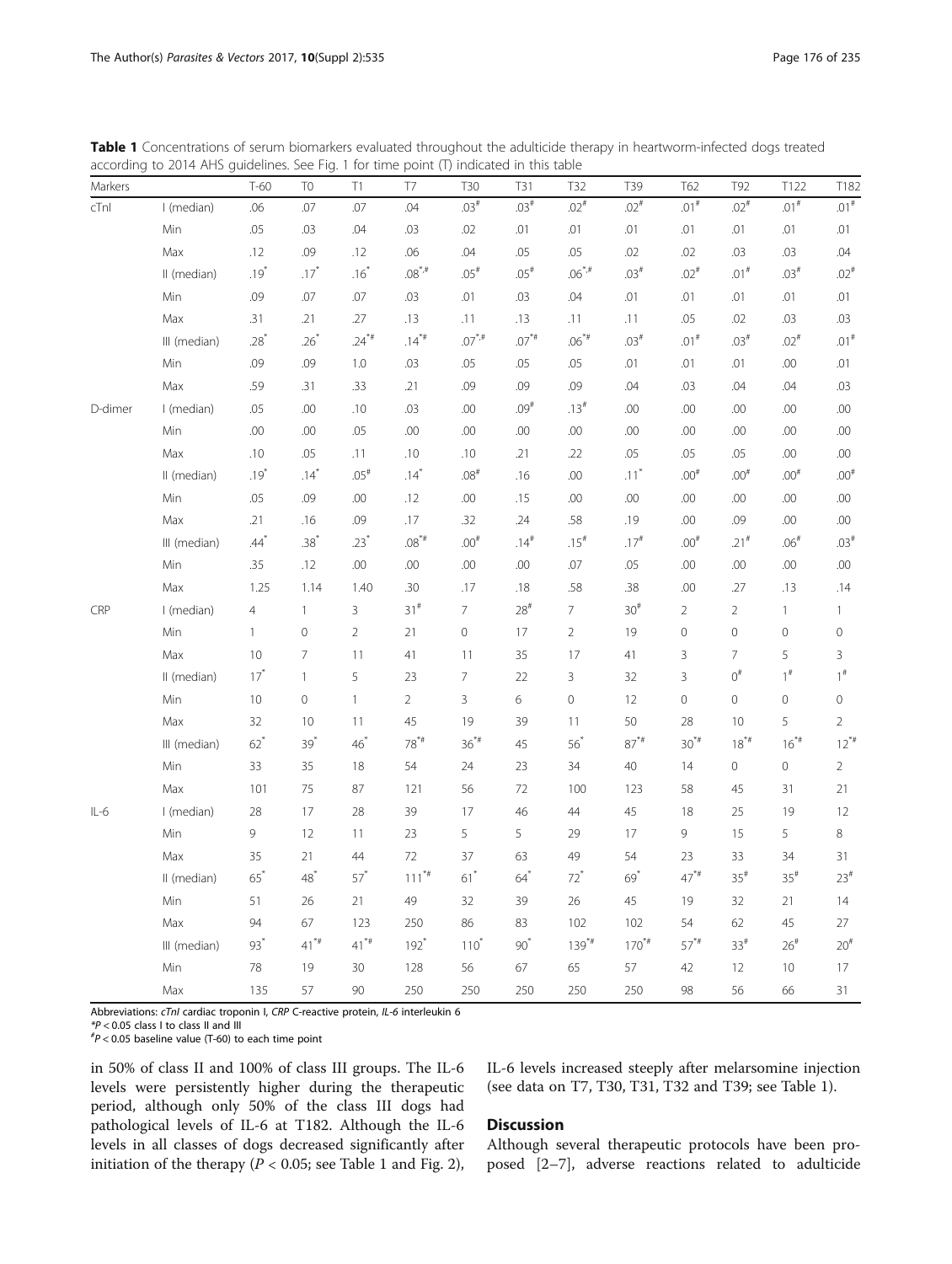<span id="page-4-0"></span>

therapy are inevitable; and, thus, close monitoring of the patient status during the therapeutic period is critical for successful and safe treatment of dogs with HWD.

Several recent studies evaluated the role of biomarkers in assessing the severity of HWD in dogs [\[4, 13](#page-7-0)–[15](#page-7-0), [20](#page-7-0), [21](#page-7-0)]. Also, several cardiopulmonary, inflammatory and renal markers have been studied and found to be beneficial for practitioners to assess undetectable cardiopulmonary damages clinically during adulticide therapy [[4](#page-7-0), [13](#page-7-0)–[15, 20](#page-7-0), [21](#page-7-0)]. These studies found that dogs with severer clinical signs had higher levels of biomarkers and, thus, might have higher risk of adverse effects during adulticide therapy. In general, the severity of complications related to HWD treatment is closely associated with worm burden, host reaction to the parasite, the duration of the infection and the amount of exercise during therapeutic period [[21, 22\]](#page-7-0). Our study also suggested that the severity of complications assessed by serum biomarker levels might be higher in dogs in more advanced classes of HWD.

cTnI is a cardiac biomarker for detecting myocardial injuries in dogs [[12\]](#page-7-0) Several studies found elevation of serum cTnI levels in dogs with HWD [[13, 14](#page-7-0)] A recent study found that serum cTnI levels in dogs in classes I and II were not significantly different from those of healthy control dogs [\[20](#page-7-0)] Pathological elevation of serum cTnI levels was observed only in dogs in advanced classes of HWD (III and IV) [\[20\]](#page-7-0). Similar to this study, our study also found higher cTnI levels in dogs with class III HWD. All dogs in class III had higher cTnI levels than the reference interval. Similar to the results of the previous study [[20](#page-7-0)], serum cTnI levels in class I were not found to be significantly elevated in this study. However, unlike the previous study [[20\]](#page-7-0), all dogs in class II had higher serum cTnI levels than the reference interval, although the mean cTnI levels were much lower than those in class III. This difference implied that our study population might have suffered HWD for a longer period than the dogs in the other study and, thus, had higher levels of cTnI in dogs with mild clinical signs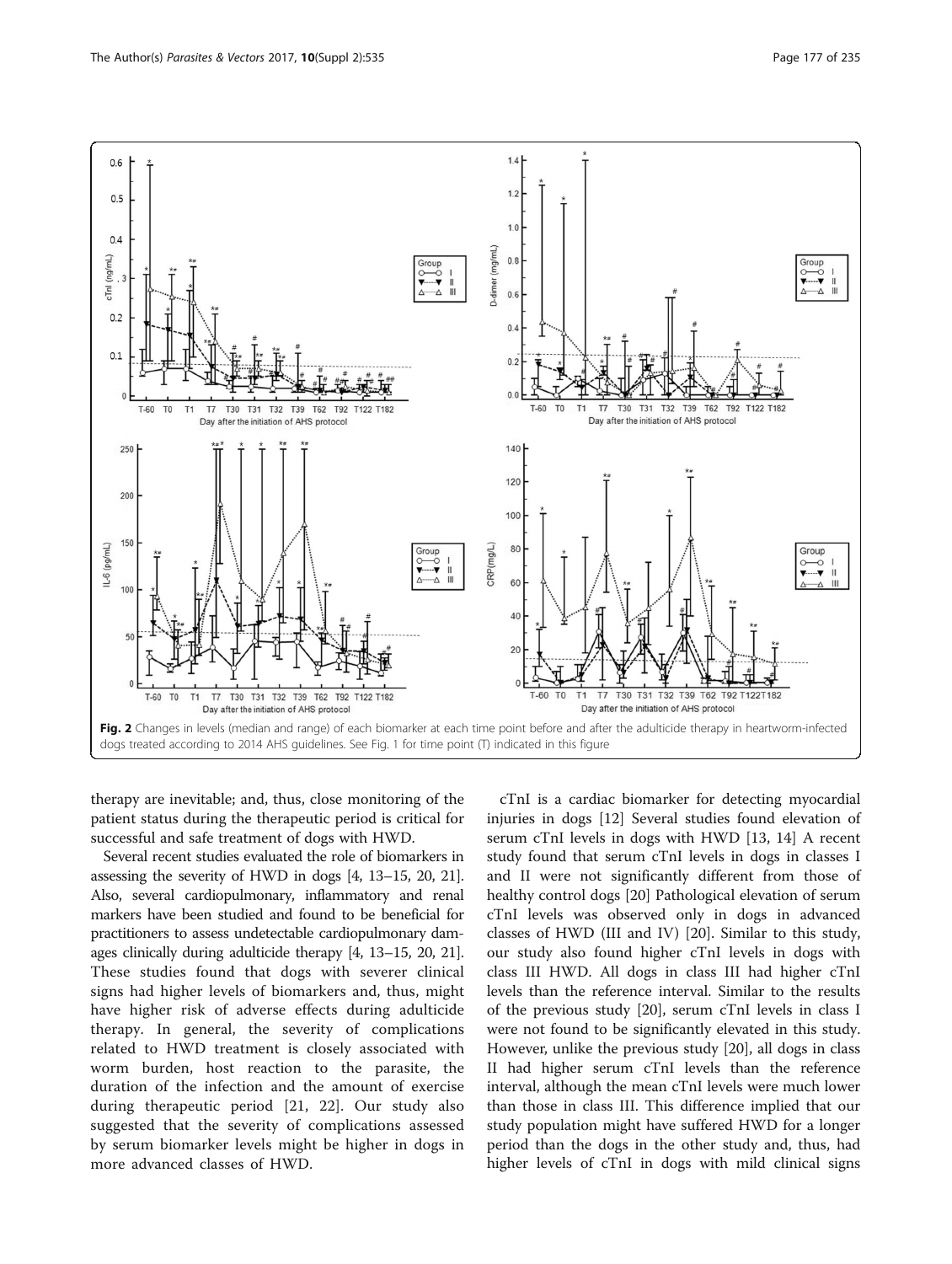(class I) because cardiac damage from HWD is produced chronically.

A decrease in cTnI levels after adulticide treatment has been reported [[15\]](#page-7-0). In this study, the serum cTnI levels reduced significantly after adulticide therapy. Interestingly, serum cTnI levels in class III decreased significantly after doxycycline and ivermectin premedication, although the levels in classes I and II did not differ significantly. This result suggested that pretreatment with macrocyclic lactone and doxycycline before adulticide therapy can potentially reduce the myocardial damage at least in dogs with severe clinical signs. The exact mechanism was not clear; however, pretreatment against microfilaria and Wolbachia spp. might be involved in reducing myocardial damage from HWD. Most complications related to adulticide therapy occurred after melarsomine injection. However, this study clearly demonstrated that the level of cTnI was not affected by melarsomine injection, because the serum cTnI levels decreased consistently during the therapeutic period regardless of the administration of melarsomine injection. This study also demonstrated that myocardial damage can be alleviated by reducing the number of worms. Therefore, complications related to adulticide therapy might be more closely related not to cardiac damage but to the intense pulmonary inflammatory process.

D-dimer is a by-product of fibrinogen degradation and is an evidence of hypercoagulability in dogs with various thromboembolic diseases, including parvoviral enteritis, immune-mediated hemolytic anemia and HWD [[14](#page-7-0)–[17, 23](#page-7-0)]. Carretón et al. [\[20](#page-7-0)] have found that the concentrations of D-dimer in dogs in classes I and II were within the normal reference interval, while those in dogs in classes III and IV were much higher than the reference interval, indicating the occurrence of significant thromboembolic processes in dogs with an advanced stage of HWD. Similar to the previous study, this study also found that the serum D-dimer levels were markedly increased only in dogs in class III of HWD. Although the previous study found that only 40% of the class III dogs had pathological levels of D-dimer, this study found that 100% of the dogs in class III had pathological levels of Ddimer at the first presentation of the study. In this study, a higher percentage of dogs in class III having pathological levels of D-dimer might be because our study population was affected more by the contributing factors (ie, host immune reaction to the clearance of dead worms, duration of infection and ability to restrict exercise) involved in the complications of HWD in dogs.

In general, complications of pulmonary thromboembolism related to adulticide therapy occur from the death of the parasites [[24](#page-7-0)]. Therefore, the authors

expected to see elevation of D-dimer levels after melarsomine injection. In this study, D-dimer levels increased after the second and third melarsomine injections and reduced significantly a week after each melarsomine injection. The elevation in D-dimer levels seemed to be higher and maintained for a longer duration after melarsomine injection in dogs with severer clinical signs. However, compared to other another study [[21\]](#page-7-0), the level of elevation in D-dimer was less severe in this study. Carretón et al. [\[21](#page-7-0)] suggested that steroid therapy during adulticide therapy might contribute to the elevation of D-dimer, as also noted in other studies [[22](#page-7-0), [25](#page-7-0)]. One study also found that the levels of elevation of Ddimer were different from the therapeutic protocol, and the classic 2-dose melarsomine injection protocol could induce the highest mean D-dimer concentrations in dogs with HWD [[21\]](#page-7-0). Since this study did not use steroids during adulticide therapy in order to minimize their influence on serum CRP and IL-6 levels, the lower elevation level of D-dimer after melarsomine injection might be attributed to the absence of steroid supplementation. This study suggested that the risk of pulmonary thromboembolism might be greater after melarsomine injection, and dogs with severer clinical signs had a greater risk of pulmonary thromboembolism during adulticide therapy, as reported previously [[25, 26](#page-7-0)]. Furthermore, as suggested by Carretón et al. [[21](#page-7-0)], routine use of steroids in dogs with HWD should be reconsidered. To justify the use of steroid therapy in dogs with HWD, clinical trials for assessing the benefits and drawbacks of steroid therapy should be conducted before the HWD therapeutic guidelines recommend the routine use of steroids.

CRP is a hepatic-origin acute-phase protein and increases following IL-6 secretion by macrophages and T cells in response to inflammation [[27](#page-7-0)]. A recent study found close correlation between CRP and IL-6 in patients with high risk of cardiovascular disease [\[28](#page-7-0)]. During infection with heartworm disease, various degrees of inflammation occur as result of vascular and pulmonary tissue damage caused by adult worms, microfilariae, and Wolbachia spp. [\[24\]](#page-7-0). Although serum level of IL-6 has never been studied in dogs with HWD, a recent study found that CRP levels were significantly higher in dogs with HWD and were closely correlated to the severity of pulmonary hypertension [\[4](#page-7-0)]. Furthermore, another study also found that the CRP levels increased with the severity of the disease [\[20](#page-7-0)]. Similar to the previous studies, the CRP levels were higher in dogs in classes II and III in this study. Dogs with severer clinical signs had higher CRP and IL-6 levels at the first presentation. Interestingly, doxycycline therapy against Wolbachia spp. during premedication could have dramatically reduced the levels of CRP and IL-6 in this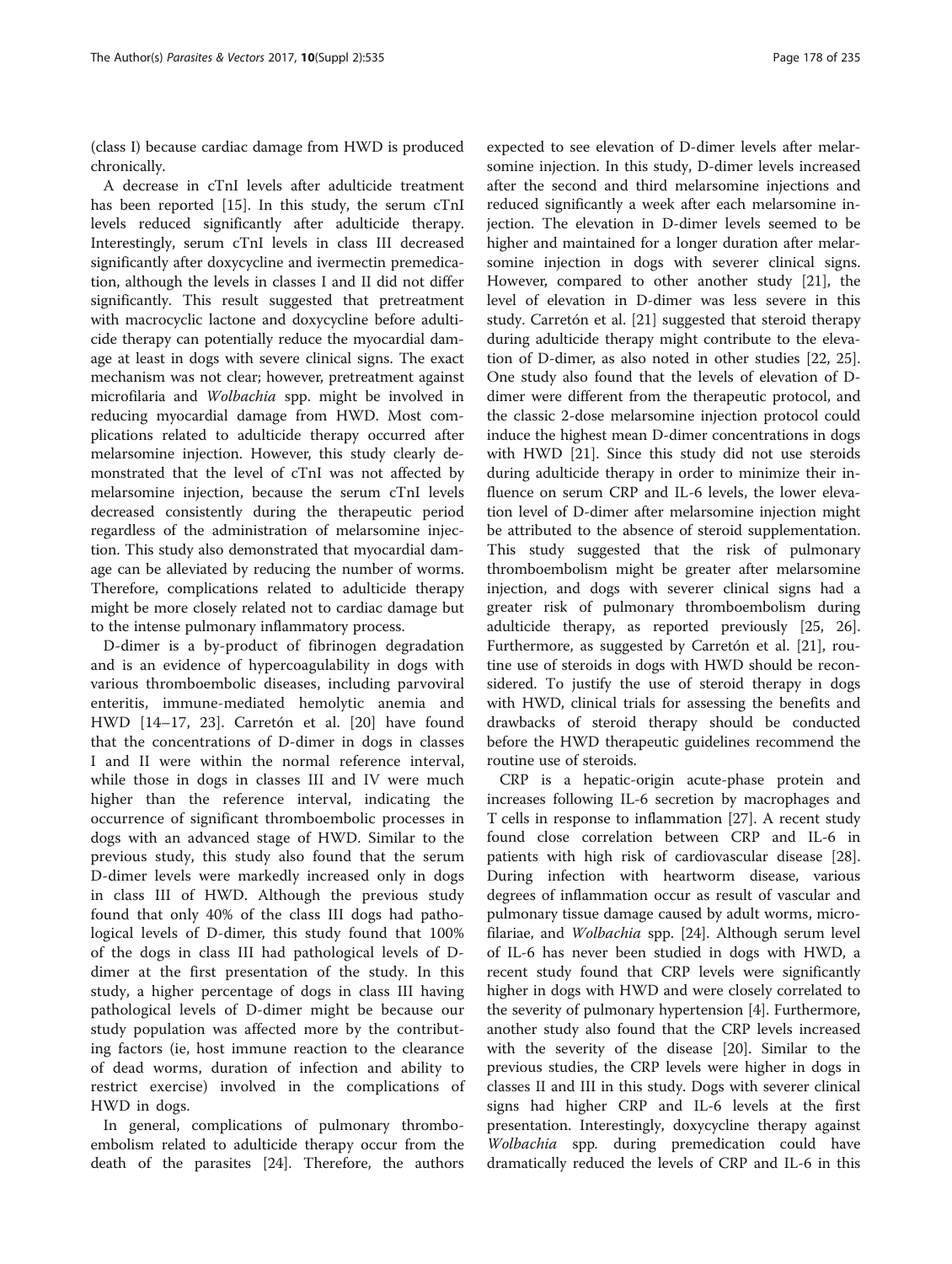<span id="page-6-0"></span>study, suggesting that the role of Wolbachia spp. in the inflammatory process and pathogenesis of HWD is substantial, as noted by another study [[29](#page-7-0)].

In addition, this study interestingly found that melarsomine injection could lead to proinflammatory response during adulticide therapy. The CRP and IL-6 levels increased after each melarsomine injection and were the highest seven days after each melarsomine injection. Furthermore, the levels of elevation in CRP and IL-6 were higher in dogs with severer clinical signs after melarsomine injection. The trend of elevation in CRP and IL-6 during adulticide therapy suggested that both the markers might be closely related, as noted in a human study [[28](#page-7-0)]. Unlike CRP, IL-6 in dogs in class II was maintained at higher levels for a longer period in this study, suggesting that IL-6 might be more sensitive for reflecting the inflammatory process in dogs with milder clinical signs. The cytokines were found to have persistently higher levels 2–3 months after melarsomine injection, suggesting that a longer therapeutic period against the inflammatory process might be required in dogs. Unlike dogs in classes II and III, dogs in class I had no pathological levels of CRP and IL-6, except for a short period after melarsomine injection, suggesting that no anti-inflammatory therapy is necessary for asymptomatic dogs with HWD.

The findings on CRP and IL-6 concerned us about the use of steroid therapy in dogs with HWD. Our cytokine analyses clearly proved that potent anti-inflammatory therapy during adulticide was necessary (ie, probably for a longer period than the AHS guidelines indicate, especially in dogs with severe clinical signs), while steroid therapy could increase the risk of pulmonary thromboembolism in dogs with HWD, as noted in the D-dimer analysis. Therefore, the use of steroids should be decided by carefully weighing the benefits and drawbacks of this therapy. A large-scale clinical trial is required to prove the benefits of steroids in treating HWD in dogs. Furthermore, this study suggests that minimal doses of steroids for alleviating clinical signs should be maintained; and prophylactic use of steroids in asymptomatic cases may not be necessary.

Significance of the study results was limited by the small sample size; and thus, further studies with a large sample size should be conducted to verify our results. Furthermore, the steroid was not given to any dogs to minimize its influence on cytokine levels in the study population, although the authors tried to adhere strictly to the 2014 AHS guidelines. Therefore, the trend of cytokine levels might be different in dogs when the 2014 AHS guidelines are strictly followed. Despite these limitations, this study suggested that the levels of serum biomarkers related to cardiac injury, thromboembolism and inflammation increased as the severity of HWD

worsened, as reported in other studies [[4, 13](#page-7-0)–[15](#page-7-0), [20](#page-7-0), [21](#page-7-0)]. Furthermore, dogs with severer clinical signs might have a greater risk of post-adulticide complications. Therefore, a proper decision on the clinical status of HWD in each affected dog based on meticulous diagnostic testing, including biomarker analysis, should precede the initiation of adulticide therapy.

## Conclusion

This study found that monitoring of inflammatory and hemostatic markers in dogs with heartworm disease being treated with melarsomine might be beneficial in predicting the clinical outcomes and complications associated with melarsomine treatment.

#### Acknowledgements

The authors greatly appreciate Dr. Clarke Atkins, North Carolina State University, for encouraging us to participate in 2016 AHS triennial Symposium.

#### Funding

This study was supported from Kangwon National University. The article publication fee was funded by the American Heartworm Society.

#### Availability of data and materials

Not applicable.

#### About this supplement

This article has been published as part of Parasites and Vectors Volume 10 Supplement 2, 2017: Proceedings of the 15th American Heartworm Society Triennial Symposium 2016. The full contents of the supplement are available online at [https://parasitesandvectors.biomedcentral.com/](https://parasitesandvectors.biomedcentral.com/articles/supplements/volume-10-supplement-2) [articles/supplements/volume-10-supplement-2.](https://parasitesandvectors.biomedcentral.com/articles/supplements/volume-10-supplement-2)

#### Authors' contributions

WY, YK, SS, RC and SL conducted this study and CH analyzed the results and wrote this manuscripts. All authors have read and approved the final manuscript.

#### Ethics approval

Consent was obtained from the shelter owner prior to the study as well as approval from the Korean Institutional Animal Care and Use Committees (KIACUC-16-0094).

#### Consent for publication

Not applicable.

#### Competing interests

The authors declare that they have no competing interests.

### Publisher's Note

Springer Nature remains neutral with regard to jurisdictional claims in published maps and institutional affiliations.

Published: 9 November 2017

#### References

- 1. Rawlings CA, Calvert CA. Heartworm disease. In: Ettinger SJ, Feldman FC, editors. Textbook of veterinary internal medicine: diseases of the dog and cat. 4th ed. Philadelphia: WB Saunders; 1995. p. 1046–68.
- 2. McCall JW, Ryan WG, Roberts RE, Dzimianski MT. Heartworm adulticidal activity of prophylactic doses of ivermectin (6 ug/kg) plus pyrantel administered monthly to dogs. In: Seward L, editor. Proceedings of the American heartworm society symposium '98. Batavia: American Heartworm Society; 1998. p. 225.